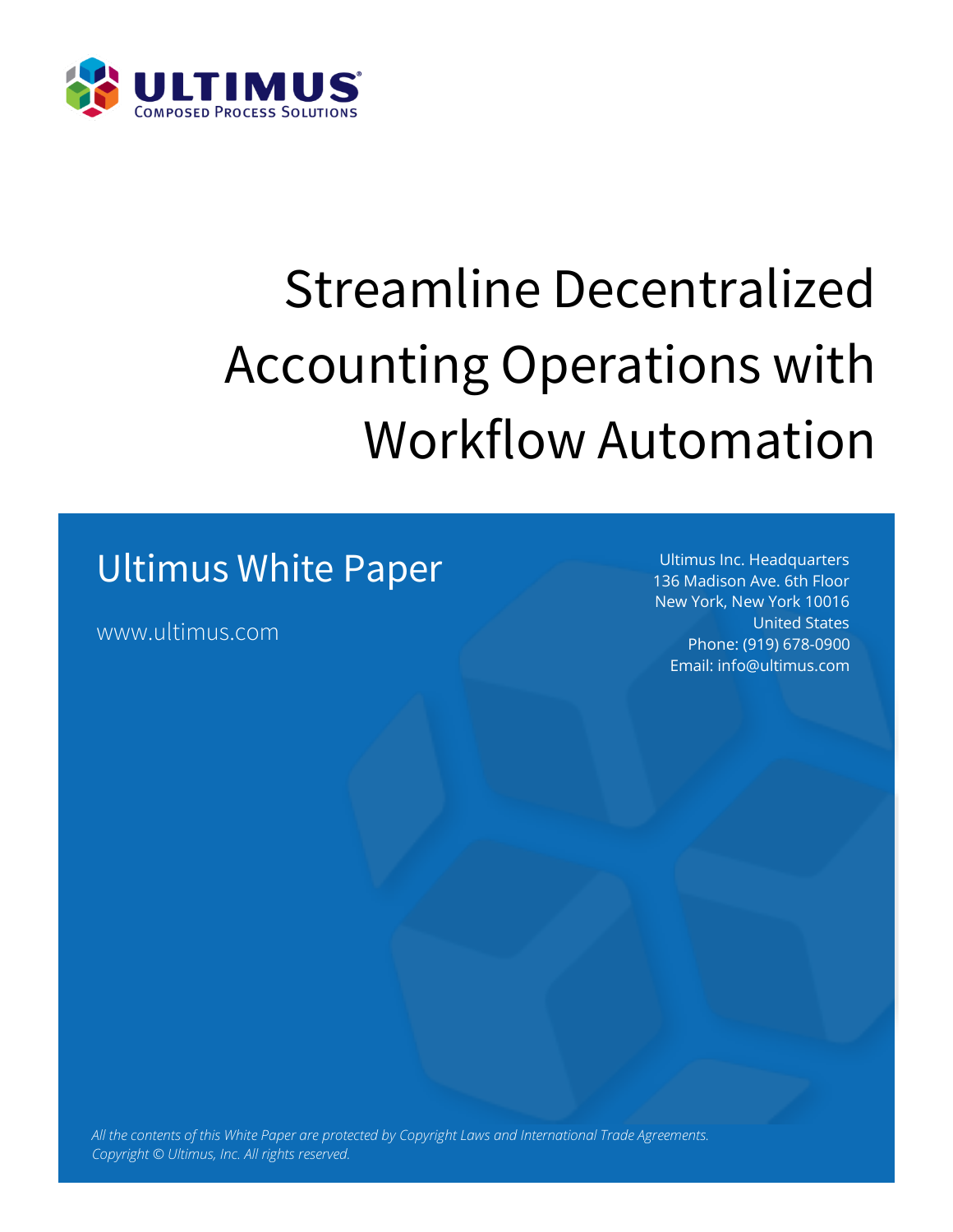### Streamline Decentralized Accounting Operations with Workflow Automation

After 30 years of failed attempts and half steps, it's now possible for accounting leaders to know where work stands and where the bottlenecks are; to reduce unnecessary manual effort, phone calls, and meetings; to minimize mistakes and errors, late payments, and PO delays; and to achieve better results.

The pandemic-related shift to remote work made getting things done the old fashioned, manual way next to impossible. But for distributed multifacility, multilocation organizations in skilled nursing and elder care, retail, property management, etc., the challenges of coordinating data, documents, tasks, and people was nothing new.

Getting work done in distributed organizations is particularly difficult in finance and accounting. With each passing day, month-end closings, spending approvals, financial controlling, and compliance requires more effort, causes more frustration, and heightens personal exposure. Executives are demanding adaptable, responsive, and efficient operations and, now that RPA has exhausted its low hanging fruit, CFOs and controllers are being asked to make more strategic, lasting business process improvements.

| <b>@</b> Accrual Dashboard <b>E</b> Dashboard<br><b>REQUESTS</b><br><b>H</b> Initiate All 38<br><b>INCIDENT LIST</b><br>o-<br>B Banking 4<br><b>El</b> Customer Lifecycle 2<br>SUB CATEGORY $\doteq$<br>ACCOUNT $\doteq$<br>STATUS $\doteq$<br>INCIDENT # $\doteq$<br>STEP $\doteq$<br>ASSIGNEE $\doteq$<br>COMPLETED $\doteqdot$<br>DUE $\doteq$<br>ACC. ID $\hat{=}$ CATEGORY $\hat{=}$<br><b>START DATE <math>\doteq</math></b><br><b>B</b> Employee / HR 8<br>12/19/2021<br>$\equiv$ $\sim$<br>Accrual<br><b>Employee Expenses</b><br>Salary and Wages<br>$\checkmark$ Completed<br>$\overline{4}$<br>12/11/2021<br>12/11/2021<br><b>H</b> Finance 8<br>$\equiv$ $\sim$<br>12/11/2021<br>12/19/2021<br><b>Employee Expenses</b><br>12/11/2021<br>Accrual<br>Salary and Wages<br>$\vee$ Completed<br>-5<br>$\equiv$ $\sim$<br><b>CFO Review</b><br>12/11/2021<br>$\overline{2}$<br><b>Employee Expenses</b><br>6<br>12/20/2021<br>Accrual<br>Commissions<br><b>O</b> In Progress<br><b>E</b> TASKS<br>$\equiv$ $\sim$<br>12/13/2021<br>12/13/2021<br>$\overline{\mathbf{3}}$<br><b>Employee Expenses</b><br>$\overline{7}$<br>Commissions<br>$\checkmark$ Completed<br>Accrual<br>$\Box$ Inbox 18<br>$\equiv$ $\sim$<br>$\overline{\mathbf{3}}$<br><b>Tarek Nabil</b><br>12/13/2021<br><b>Employee Expenses</b><br>8<br>Prepare<br>Accrual<br>Commissions<br><b>O</b> In Progress<br>Queued 1<br>$\equiv$ $\sim$<br>$\overline{\mathbf{3}}$<br>12/13/2021<br>01/12/2022<br><b>Employee Expenses</b><br>Commissions<br>$\checkmark$ Completed<br>9<br>Accrual<br><b>₹</b> Assigned<br>12/17/2021<br>$\equiv$ $\sim$<br><b>Employee Expenses</b><br>10 <sub>1</sub><br>12/13/2021<br>12/13/2021<br>$\overline{4}$<br>Accrual<br>Commissions<br>$\vee$ Completed<br>$\equiv$ $\sim$<br><b>Tarek Nabil</b><br>$\overline{\phantom{a}}$<br>Accrual<br><b>Employee Expenses</b><br>Commissions<br><b>O</b> In Progress<br>11<br>Prepare<br>01/03/2022<br>Completed<br><b>Tarek Nabil</b><br>$\equiv$ $\sim$<br><b>Employee Expenses</b><br>12<br>01/10/2022<br>$\overline{\phantom{a}}$<br>Accrual<br>Commissions<br><b>O</b> In Progress<br>Prepare<br>$\mathcal{A}$ APPLICATIONS $\mathbf{\Theta}$<br>$\equiv$ $\sim$<br>13<br>01/10/2022<br>$\overline{\mathbf{3}}$<br>Accrual<br><b>Employee Expenses</b><br><b>O</b> In Progress<br>Review<br>Johnny Barakat<br>Commissions<br>LU COCKPIT-1040<br>$= -1$<br>01/10/2022<br>0111210022<br>$\sim$<br>Accessed<br>Employee Eupopean<br>Commissions<br><b>A</b> Passistated<br>1.4<br>$25 \times$ items per page<br>$ 4$ $ $ $ $ 1<br>$\blacktriangleright$ $\blacktriangleright$<br>DPA ADMINISTRATI ©<br>431<br><b>INCIDENT CHARTS</b><br>$\Box$ SHOWCASE $\odot$<br>o-<br><b>ID</b> ULTIMUS AI <sup>O</sup><br><b>Status</b><br>Due Date<br>Category<br><b>随 FINANCE</b><br>Incidents Count<br>In Progress Late Late Completed<br>Deferral Provision<br>Accrual III<br>$^{1.0}_{0.9}$<br>ACCRUAL<br>0.8<br>0.7<br><sup>5</sup> Scheduler<br>0.6<br>0.5<br>$^{0.4}_{0.3}$<br><b>@</b> Dashboard | <b>ULTIMUS</b><br>$\equiv$ | Q Search. |  |  |  |  | e                  | ค        |  |
|------------------------------------------------------------------------------------------------------------------------------------------------------------------------------------------------------------------------------------------------------------------------------------------------------------------------------------------------------------------------------------------------------------------------------------------------------------------------------------------------------------------------------------------------------------------------------------------------------------------------------------------------------------------------------------------------------------------------------------------------------------------------------------------------------------------------------------------------------------------------------------------------------------------------------------------------------------------------------------------------------------------------------------------------------------------------------------------------------------------------------------------------------------------------------------------------------------------------------------------------------------------------------------------------------------------------------------------------------------------------------------------------------------------------------------------------------------------------------------------------------------------------------------------------------------------------------------------------------------------------------------------------------------------------------------------------------------------------------------------------------------------------------------------------------------------------------------------------------------------------------------------------------------------------------------------------------------------------------------------------------------------------------------------------------------------------------------------------------------------------------------------------------------------------------------------------------------------------------------------------------------------------------------------------------------------------------------------------------------------------------------------------------------------------------------------------------------------------------------------------------------------------------------------------------------------------------------------------------------------------------------------------------------------------------------------------------------------------------------------------------------------------------------------------------------------------------------------------------------------------------------------------------------------------------------------------------------------------------------------------------------------------------------------------|----------------------------|-----------|--|--|--|--|--------------------|----------|--|
|                                                                                                                                                                                                                                                                                                                                                                                                                                                                                                                                                                                                                                                                                                                                                                                                                                                                                                                                                                                                                                                                                                                                                                                                                                                                                                                                                                                                                                                                                                                                                                                                                                                                                                                                                                                                                                                                                                                                                                                                                                                                                                                                                                                                                                                                                                                                                                                                                                                                                                                                                                                                                                                                                                                                                                                                                                                                                                                                                                                                                                                |                            |           |  |  |  |  |                    |          |  |
|                                                                                                                                                                                                                                                                                                                                                                                                                                                                                                                                                                                                                                                                                                                                                                                                                                                                                                                                                                                                                                                                                                                                                                                                                                                                                                                                                                                                                                                                                                                                                                                                                                                                                                                                                                                                                                                                                                                                                                                                                                                                                                                                                                                                                                                                                                                                                                                                                                                                                                                                                                                                                                                                                                                                                                                                                                                                                                                                                                                                                                                |                            |           |  |  |  |  |                    |          |  |
|                                                                                                                                                                                                                                                                                                                                                                                                                                                                                                                                                                                                                                                                                                                                                                                                                                                                                                                                                                                                                                                                                                                                                                                                                                                                                                                                                                                                                                                                                                                                                                                                                                                                                                                                                                                                                                                                                                                                                                                                                                                                                                                                                                                                                                                                                                                                                                                                                                                                                                                                                                                                                                                                                                                                                                                                                                                                                                                                                                                                                                                |                            |           |  |  |  |  |                    |          |  |
|                                                                                                                                                                                                                                                                                                                                                                                                                                                                                                                                                                                                                                                                                                                                                                                                                                                                                                                                                                                                                                                                                                                                                                                                                                                                                                                                                                                                                                                                                                                                                                                                                                                                                                                                                                                                                                                                                                                                                                                                                                                                                                                                                                                                                                                                                                                                                                                                                                                                                                                                                                                                                                                                                                                                                                                                                                                                                                                                                                                                                                                |                            |           |  |  |  |  |                    | $\equiv$ |  |
|                                                                                                                                                                                                                                                                                                                                                                                                                                                                                                                                                                                                                                                                                                                                                                                                                                                                                                                                                                                                                                                                                                                                                                                                                                                                                                                                                                                                                                                                                                                                                                                                                                                                                                                                                                                                                                                                                                                                                                                                                                                                                                                                                                                                                                                                                                                                                                                                                                                                                                                                                                                                                                                                                                                                                                                                                                                                                                                                                                                                                                                |                            |           |  |  |  |  |                    | $\Delta$ |  |
|                                                                                                                                                                                                                                                                                                                                                                                                                                                                                                                                                                                                                                                                                                                                                                                                                                                                                                                                                                                                                                                                                                                                                                                                                                                                                                                                                                                                                                                                                                                                                                                                                                                                                                                                                                                                                                                                                                                                                                                                                                                                                                                                                                                                                                                                                                                                                                                                                                                                                                                                                                                                                                                                                                                                                                                                                                                                                                                                                                                                                                                |                            |           |  |  |  |  |                    | ۰        |  |
|                                                                                                                                                                                                                                                                                                                                                                                                                                                                                                                                                                                                                                                                                                                                                                                                                                                                                                                                                                                                                                                                                                                                                                                                                                                                                                                                                                                                                                                                                                                                                                                                                                                                                                                                                                                                                                                                                                                                                                                                                                                                                                                                                                                                                                                                                                                                                                                                                                                                                                                                                                                                                                                                                                                                                                                                                                                                                                                                                                                                                                                |                            |           |  |  |  |  |                    |          |  |
|                                                                                                                                                                                                                                                                                                                                                                                                                                                                                                                                                                                                                                                                                                                                                                                                                                                                                                                                                                                                                                                                                                                                                                                                                                                                                                                                                                                                                                                                                                                                                                                                                                                                                                                                                                                                                                                                                                                                                                                                                                                                                                                                                                                                                                                                                                                                                                                                                                                                                                                                                                                                                                                                                                                                                                                                                                                                                                                                                                                                                                                |                            |           |  |  |  |  |                    |          |  |
|                                                                                                                                                                                                                                                                                                                                                                                                                                                                                                                                                                                                                                                                                                                                                                                                                                                                                                                                                                                                                                                                                                                                                                                                                                                                                                                                                                                                                                                                                                                                                                                                                                                                                                                                                                                                                                                                                                                                                                                                                                                                                                                                                                                                                                                                                                                                                                                                                                                                                                                                                                                                                                                                                                                                                                                                                                                                                                                                                                                                                                                |                            |           |  |  |  |  |                    |          |  |
|                                                                                                                                                                                                                                                                                                                                                                                                                                                                                                                                                                                                                                                                                                                                                                                                                                                                                                                                                                                                                                                                                                                                                                                                                                                                                                                                                                                                                                                                                                                                                                                                                                                                                                                                                                                                                                                                                                                                                                                                                                                                                                                                                                                                                                                                                                                                                                                                                                                                                                                                                                                                                                                                                                                                                                                                                                                                                                                                                                                                                                                |                            |           |  |  |  |  |                    |          |  |
|                                                                                                                                                                                                                                                                                                                                                                                                                                                                                                                                                                                                                                                                                                                                                                                                                                                                                                                                                                                                                                                                                                                                                                                                                                                                                                                                                                                                                                                                                                                                                                                                                                                                                                                                                                                                                                                                                                                                                                                                                                                                                                                                                                                                                                                                                                                                                                                                                                                                                                                                                                                                                                                                                                                                                                                                                                                                                                                                                                                                                                                |                            |           |  |  |  |  |                    |          |  |
|                                                                                                                                                                                                                                                                                                                                                                                                                                                                                                                                                                                                                                                                                                                                                                                                                                                                                                                                                                                                                                                                                                                                                                                                                                                                                                                                                                                                                                                                                                                                                                                                                                                                                                                                                                                                                                                                                                                                                                                                                                                                                                                                                                                                                                                                                                                                                                                                                                                                                                                                                                                                                                                                                                                                                                                                                                                                                                                                                                                                                                                |                            |           |  |  |  |  |                    |          |  |
|                                                                                                                                                                                                                                                                                                                                                                                                                                                                                                                                                                                                                                                                                                                                                                                                                                                                                                                                                                                                                                                                                                                                                                                                                                                                                                                                                                                                                                                                                                                                                                                                                                                                                                                                                                                                                                                                                                                                                                                                                                                                                                                                                                                                                                                                                                                                                                                                                                                                                                                                                                                                                                                                                                                                                                                                                                                                                                                                                                                                                                                |                            |           |  |  |  |  |                    |          |  |
|                                                                                                                                                                                                                                                                                                                                                                                                                                                                                                                                                                                                                                                                                                                                                                                                                                                                                                                                                                                                                                                                                                                                                                                                                                                                                                                                                                                                                                                                                                                                                                                                                                                                                                                                                                                                                                                                                                                                                                                                                                                                                                                                                                                                                                                                                                                                                                                                                                                                                                                                                                                                                                                                                                                                                                                                                                                                                                                                                                                                                                                |                            |           |  |  |  |  |                    |          |  |
|                                                                                                                                                                                                                                                                                                                                                                                                                                                                                                                                                                                                                                                                                                                                                                                                                                                                                                                                                                                                                                                                                                                                                                                                                                                                                                                                                                                                                                                                                                                                                                                                                                                                                                                                                                                                                                                                                                                                                                                                                                                                                                                                                                                                                                                                                                                                                                                                                                                                                                                                                                                                                                                                                                                                                                                                                                                                                                                                                                                                                                                |                            |           |  |  |  |  |                    |          |  |
|                                                                                                                                                                                                                                                                                                                                                                                                                                                                                                                                                                                                                                                                                                                                                                                                                                                                                                                                                                                                                                                                                                                                                                                                                                                                                                                                                                                                                                                                                                                                                                                                                                                                                                                                                                                                                                                                                                                                                                                                                                                                                                                                                                                                                                                                                                                                                                                                                                                                                                                                                                                                                                                                                                                                                                                                                                                                                                                                                                                                                                                |                            |           |  |  |  |  | 1 - 18 of 18 items |          |  |
|                                                                                                                                                                                                                                                                                                                                                                                                                                                                                                                                                                                                                                                                                                                                                                                                                                                                                                                                                                                                                                                                                                                                                                                                                                                                                                                                                                                                                                                                                                                                                                                                                                                                                                                                                                                                                                                                                                                                                                                                                                                                                                                                                                                                                                                                                                                                                                                                                                                                                                                                                                                                                                                                                                                                                                                                                                                                                                                                                                                                                                                |                            |           |  |  |  |  |                    |          |  |
|                                                                                                                                                                                                                                                                                                                                                                                                                                                                                                                                                                                                                                                                                                                                                                                                                                                                                                                                                                                                                                                                                                                                                                                                                                                                                                                                                                                                                                                                                                                                                                                                                                                                                                                                                                                                                                                                                                                                                                                                                                                                                                                                                                                                                                                                                                                                                                                                                                                                                                                                                                                                                                                                                                                                                                                                                                                                                                                                                                                                                                                |                            |           |  |  |  |  |                    |          |  |
|                                                                                                                                                                                                                                                                                                                                                                                                                                                                                                                                                                                                                                                                                                                                                                                                                                                                                                                                                                                                                                                                                                                                                                                                                                                                                                                                                                                                                                                                                                                                                                                                                                                                                                                                                                                                                                                                                                                                                                                                                                                                                                                                                                                                                                                                                                                                                                                                                                                                                                                                                                                                                                                                                                                                                                                                                                                                                                                                                                                                                                                |                            |           |  |  |  |  |                    |          |  |
|                                                                                                                                                                                                                                                                                                                                                                                                                                                                                                                                                                                                                                                                                                                                                                                                                                                                                                                                                                                                                                                                                                                                                                                                                                                                                                                                                                                                                                                                                                                                                                                                                                                                                                                                                                                                                                                                                                                                                                                                                                                                                                                                                                                                                                                                                                                                                                                                                                                                                                                                                                                                                                                                                                                                                                                                                                                                                                                                                                                                                                                |                            |           |  |  |  |  |                    |          |  |
|                                                                                                                                                                                                                                                                                                                                                                                                                                                                                                                                                                                                                                                                                                                                                                                                                                                                                                                                                                                                                                                                                                                                                                                                                                                                                                                                                                                                                                                                                                                                                                                                                                                                                                                                                                                                                                                                                                                                                                                                                                                                                                                                                                                                                                                                                                                                                                                                                                                                                                                                                                                                                                                                                                                                                                                                                                                                                                                                                                                                                                                |                            |           |  |  |  |  |                    |          |  |
|                                                                                                                                                                                                                                                                                                                                                                                                                                                                                                                                                                                                                                                                                                                                                                                                                                                                                                                                                                                                                                                                                                                                                                                                                                                                                                                                                                                                                                                                                                                                                                                                                                                                                                                                                                                                                                                                                                                                                                                                                                                                                                                                                                                                                                                                                                                                                                                                                                                                                                                                                                                                                                                                                                                                                                                                                                                                                                                                                                                                                                                |                            |           |  |  |  |  |                    |          |  |
| $0.2 -$                                                                                                                                                                                                                                                                                                                                                                                                                                                                                                                                                                                                                                                                                                                                                                                                                                                                                                                                                                                                                                                                                                                                                                                                                                                                                                                                                                                                                                                                                                                                                                                                                                                                                                                                                                                                                                                                                                                                                                                                                                                                                                                                                                                                                                                                                                                                                                                                                                                                                                                                                                                                                                                                                                                                                                                                                                                                                                                                                                                                                                        |                            |           |  |  |  |  |                    |          |  |
| 0.1<br><b>&amp; ULTIMUS</b><br>$0-$                                                                                                                                                                                                                                                                                                                                                                                                                                                                                                                                                                                                                                                                                                                                                                                                                                                                                                                                                                                                                                                                                                                                                                                                                                                                                                                                                                                                                                                                                                                                                                                                                                                                                                                                                                                                                                                                                                                                                                                                                                                                                                                                                                                                                                                                                                                                                                                                                                                                                                                                                                                                                                                                                                                                                                                                                                                                                                                                                                                                            |                            |           |  |  |  |  |                    |          |  |

*Ultimus dashboards provide visibility into where work stands and process bottlenecks.*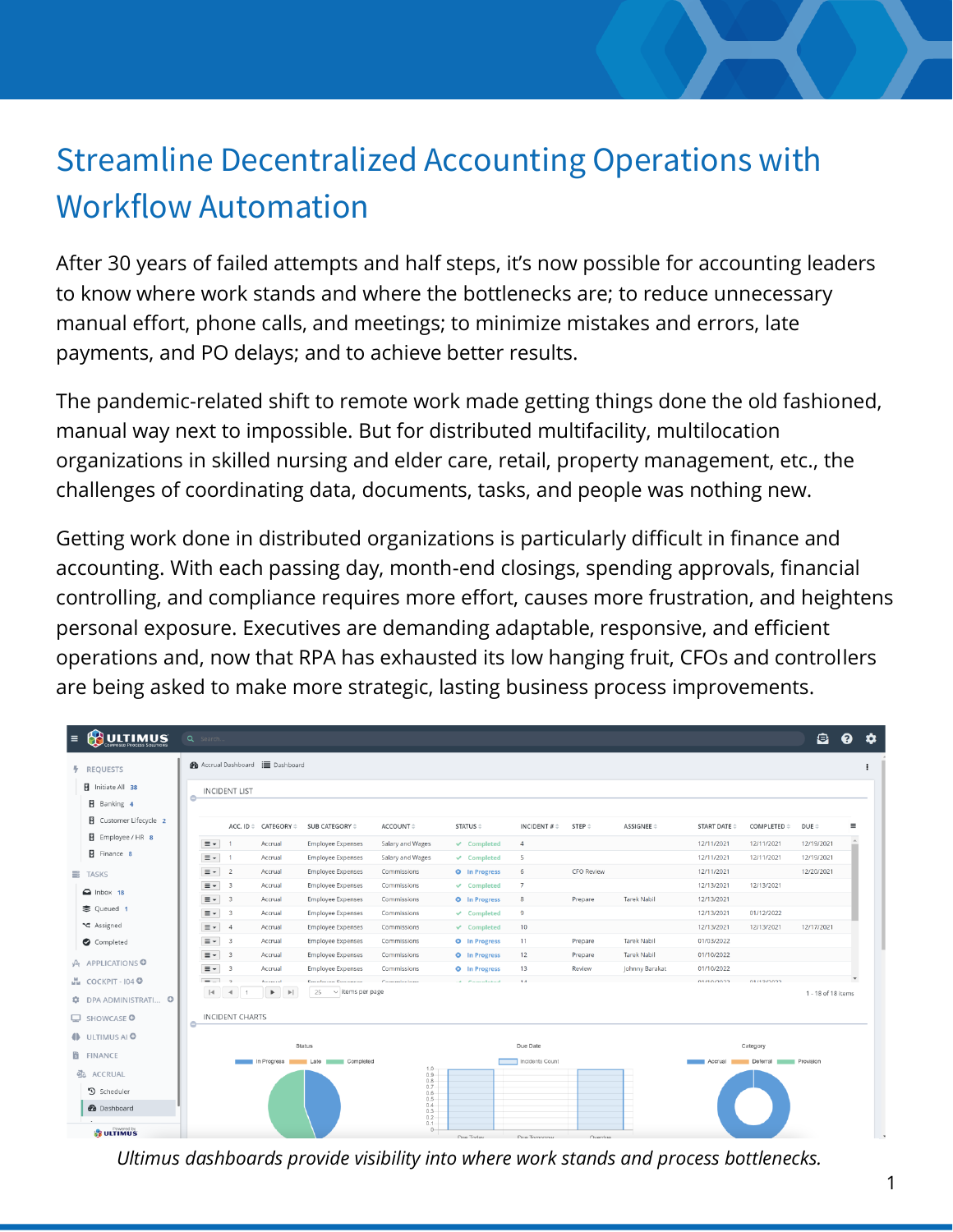But automating accounting workflows has been a formidable challenge where, over the past 30 years, little progress has been made. First and foremost, there are no packaged offerings available that can come close to meeting the diverse requirements of each industry, each geography, and each company's way of doing businesses. While ERP vendors have tried to fill the gap with embedded workflow capabilities, that route has proven to be too rigid, inadequate, and unusable – particularly by non-accountants – and far too expensive to customize and to roll out to infrequent users. Low-code business process platforms promised a fast, easy path to workflow automation that, in reality, required expensive custom coding to address real world form, business logic, process flow, audit trail and security, work portal, and integration requirements.

| <b>ULTIMUS</b><br>$\equiv$<br><b>COMPOSED PROCESS SOLUTIONS</b> | Q Search.                                                                                                       |                                              |                       |                                                                   |                                               | $\bullet$<br>$\bullet$<br>О.                                                                                           |
|-----------------------------------------------------------------|-----------------------------------------------------------------------------------------------------------------|----------------------------------------------|-----------------------|-------------------------------------------------------------------|-----------------------------------------------|------------------------------------------------------------------------------------------------------------------------|
| <b>F</b> REQUESTS                                               | $\bigcirc$ Inbox (18)<br>$\Box$<br><b>PROCESS</b> $\triangleq$                                                  | <b>ACTIVITY</b> $\oplus$                     | REFERENCE $\doteqdot$ | REQUESTER $\doteq$                                                | INITIATED -                                   | $\sim$<br>A.<br><b>NOTIFICATIONS</b><br>$\overline{\mathbf{x}}$<br>Click to dismiss all and set as 'Seen'<br>SUMMARY # |
| <b>B</b> Initiate All 38<br>B Banking 4                         | <b>Accrual Accounting</b><br>0<br>8<br>-6                                                                       | Prepare                                      | 20                    |                                                                   | Jan 20, 2022 3:10 PM                          | $\mathbf x$<br>Calculation of<br>÷<br>AccrualAccounting*<br>We are approaching the deadline,                           |
| <b>E</b> Customer Lifecycle 2                                   | €<br><b>Accrual Accounting</b><br>$\Box$<br>-6<br>a<br><b>Accrual Accounting</b><br>$\Box$<br>- Ô               | Prepare<br>Prepare                           | 21<br>19              |                                                                   | Jan 20, 2022 3:10 PM<br>Jan 20, 2022 3:10 PM  | Warrant Expens<br>please get your calculation in!<br>Salary and Wage Accrual Div 1                                     |
| Employee / HR 8<br>Finance 8                                    | Petty Cash Settlement<br>$\Box$<br>$\circledcirc$<br>8                                                          | <b>Direct Manager</b>                        | 6                     |                                                                   | Jan 13, 2022 9:29 AM                          |                                                                                                                        |
| <b>E</b> TASKS                                                  | $\Box$<br>۰<br><b>Accrual Accounting</b><br><b>A</b><br>$\Box$<br>۵<br><b>Accrual Accounting</b><br><b>A</b>    | Prepare<br>Prepare                           | 12<br>11              |                                                                   | Jan 10, 2022 1:50 PM<br>Jan 3, 2022 5:51 PM   |                                                                                                                        |
| $\bigcirc$ Inbox 18<br>© Queued 1                               | ۸<br>$\Box$<br><b>Accrual Accounting</b><br><b>A</b>                                                            | Prepare                                      | 8                     |                                                                   | Dec 13, 2021 8:55 PM                          |                                                                                                                        |
| <b>√</b> Assigned                                               | ۵<br>$\Box$<br><b>Accrual Accounting</b><br><b>A</b><br>⊕<br>$\Box$<br>$\circledcirc$<br>E Procurement          | <b>CFO Review</b><br><b>Collect Invoices</b> | 6<br>5                |                                                                   | Dec 11, 2021 3:37 PM<br>Dec 9, 2021 6:18 PM   |                                                                                                                        |
| Completed<br>A APPLICATIONS                                     | $\Box$<br>$\circledcirc$<br>Incoming Invoice SW01<br>a.                                                         | Verify                                       | 59                    | WAITSFIELD AND CHAMPLAIN VALLEY TELECOM                           | Dec 5, 2021 4:16 PM                           | Recipient name: LEIGH & SHANNON MICHL                                                                                  |
| <b>三</b> Items Inventory                                        | $\Box$<br>$\circledcirc$<br>a<br>Incoming Invoice SW04<br>Incoming Invoice SW01<br>$\Box$<br>$\circ$<br>$\circ$ | Verify<br>Finance                            | 62<br>58              | Brotzeitservice Best you can eat                                  | Dec 2, 2021 9:45 PM<br>Dec 2, 2021 9:34 PM    | Invoice has net amount<br><b>Incident Summary TEST</b>                                                                 |
| M COCKPIT - 104                                                 | $\Box$<br>$\circledcirc$<br>€<br>Incoming Invoice SW01                                                          | Verify                                       | 56                    |                                                                   | Dec 2, 2021 9:34 PM                           | Recipient name:                                                                                                        |
| <b><i>C</i></b> DASHBOARD <b>O</b><br>$\equiv$<br>REPORT        | Incoming Invoice SW01<br>$\Box$<br>$\circledcirc$<br>a<br>$\circledcirc$<br>Incoming Invoice SW01<br>$\Box$     | Verify<br>Verify                             | 57<br>55              | <b>Digital Process</b><br>WAITSFIELD AND CHAMPLAIN VALLEY TELECOM | Dec 2, 2021 9:34 PM<br>Dec 2, 2021 1:30 PM    | Recipient name: Lools, features and<br>Recipient name: LEIGH & SHANNON MICHL                                           |
| <b>b</b> Invoices                                               | $\circledcirc$<br>$\qquad \qquad \oplus$<br>$\Box$<br>E Procurement                                             | Process Request                              | $\overline{4}$        |                                                                   | Nov 30, 2021 3:56 PM                          |                                                                                                                        |
| O.<br>CONFIGURATION                                             | $\Box$<br>$\circledcirc$<br>⊜<br>E Procurement<br>$\Box$<br>◉<br><b>E</b> Leave Request                         | <b>Review Request</b><br>Approval            | $\overline{2}$<br>2   |                                                                   | Nov 30, 2021 3:05 PM<br>Nov 14, 2021 12:32 PM |                                                                                                                        |
| <b><sup>Powered by</sup></b>                                    |                                                                                                                 |                                              |                       |                                                                   |                                               |                                                                                                                        |

*Ultimus DPA Portal's consolidated task list, messaging, and notifications get work done.*

That's where the Ultimus Digital Process Automation Suite comes in. The Ultimus DPA Suite, called "one of the most comprehensive and well-thought-through digital process [management systems on the market](https://www.ultimus.com/hubfs/docs/Analyst-Reports/Deep%20Analysis%20Ultimus%20Vignette.pdf)", is designed to automate an entire business, rather than individual processes, in the fastest, most agile, and cost-effective way possible. Ultimus DPA Suite won't force your project into the realm of expensive, time-consuming, and brittle custom coding. And its composable architecture and unmatched reusability allows business users to configure an extensive array of pre-built solutions and solution elements into consistently built, flexible, and interoperable end-to-end workflow solution families.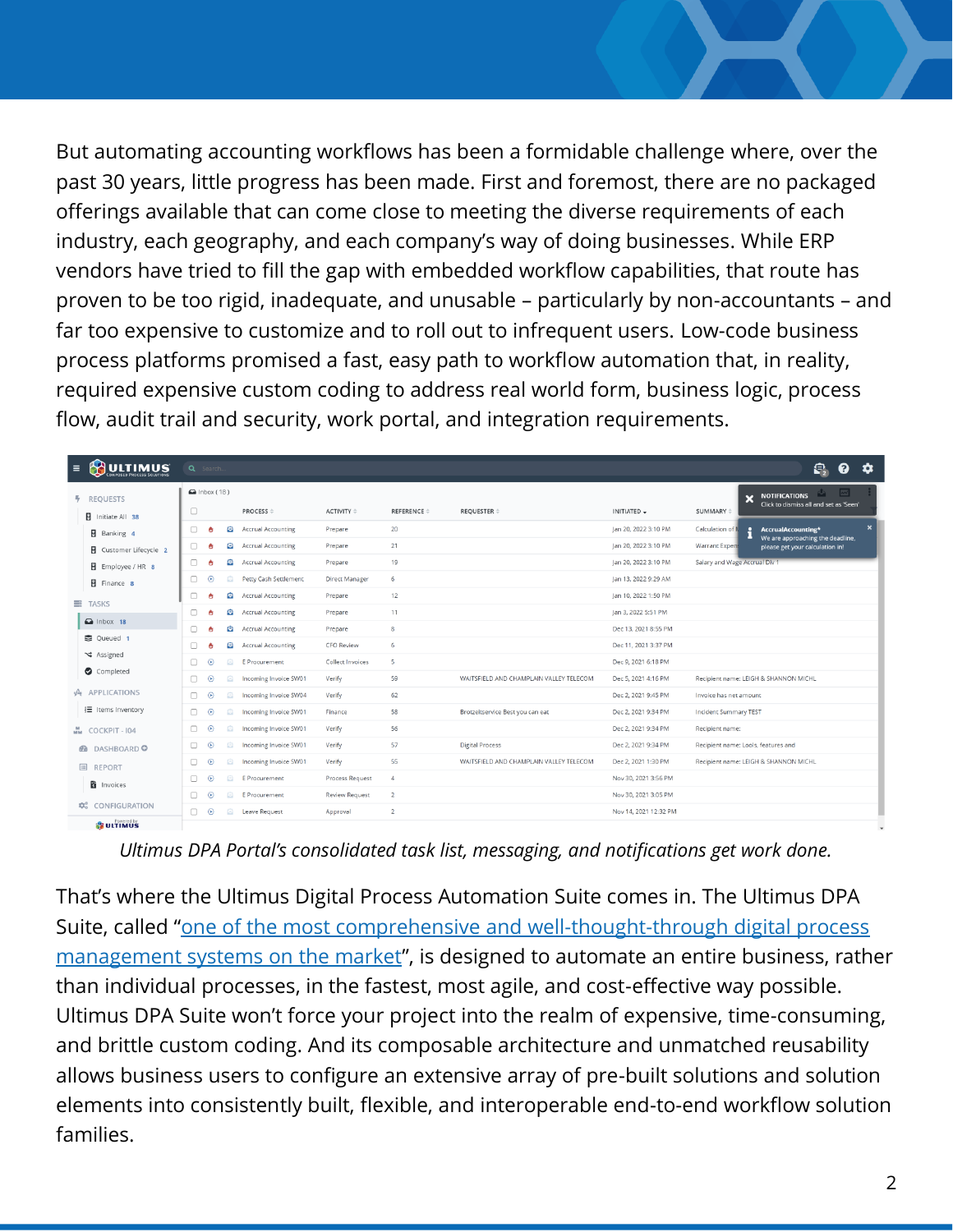But Ultimus is about more than just technology - we are about customer success. Our subject matter experts work hand-in-hand with customers to deliver the key early wins that make it easy to justify more and more automation, in essence transforming your digitization journey into a self-funding cash cow.

Learn more about our [customer successes](https://www.ultimus.com/results-case-studies) or begin your automation journey with a free [Proof of Concept](https://www.ultimus.com/demo) that will show you how quickly a solution can be put it in place, how well it works, and whether it meets your ROI hurdle.

### About Ultimus

Ultimus is one of the most experienced providers of finance and accounting workflow automation solutions and technology. Our customers have implemented over 600 business process software solutions in this functional area – on every continent, in every industry vertical, and in all major languages including:

- AI-assisted Invoice Processing and Approval
- Purchase & Capex Approval
- Accrual and Deferral Management
- Month End Financial Closing Management
- Petty Cash Requests and Settlement
- Vendor Onboarding and Credit
- Travel Authorization and Expense Reimbursement
- Discount, Refund, and Write-off Approvals
- Fixed Asset Dispositions
- Quotation Approvals
- Budget and Project Approvals
- Risk Assessment and Management
- Policy, Control, and Segregation of Duties Management